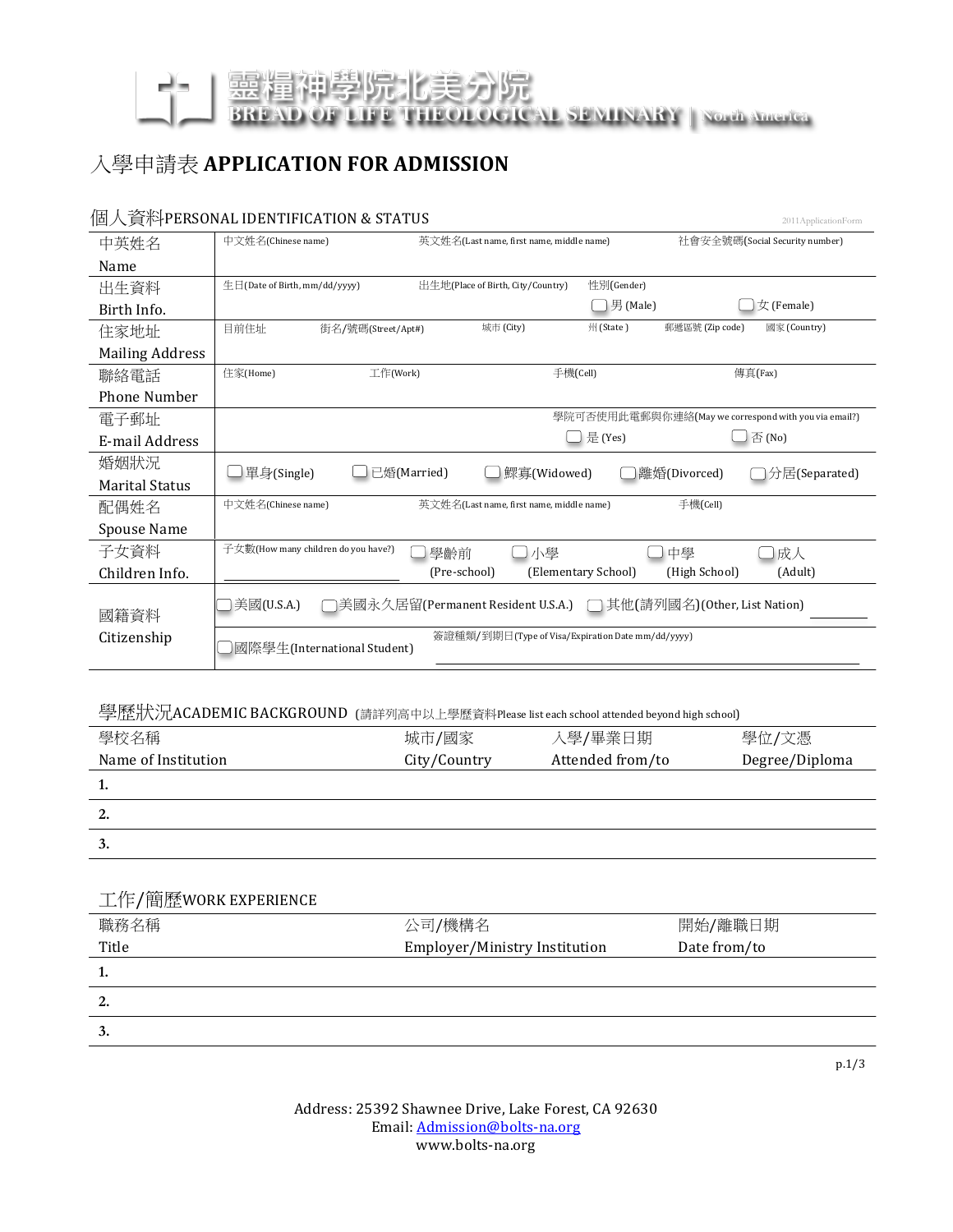# AL SENINARY North America

## 入學申請表 APPLICATION FOR ADMISSION

#### 数會背昬CHURCH BACKGROUND

| $\frac{1}{2}$ $\frac{1}{2}$ $\frac{1}{2}$ $\frac{1}{2}$ $\frac{1}{2}$ $\frac{1}{2}$ $\frac{1}{2}$ $\frac{1}{2}$ $\frac{1}{2}$ $\frac{1}{2}$ $\frac{1}{2}$ $\frac{1}{2}$ $\frac{1}{2}$ $\frac{1}{2}$ $\frac{1}{2}$ $\frac{1}{2}$ $\frac{1}{2}$ $\frac{1}{2}$ $\frac{1}{2}$ $\frac{1}{2}$ $\frac{1}{2}$ $\frac{1}{2}$ |                                   |                                        |                                          |                      |
|---------------------------------------------------------------------------------------------------------------------------------------------------------------------------------------------------------------------------------------------------------------------------------------------------------------------|-----------------------------------|----------------------------------------|------------------------------------------|----------------------|
| 受洗資料                                                                                                                                                                                                                                                                                                                | 受洗日期(Date of Baptism mm/dd/yyyy)  | 受洗城市/國家(Place of Baptism City/Country) |                                          | 受洗教會(Name of church) |
| Baptism Info.                                                                                                                                                                                                                                                                                                       |                                   |                                        |                                          |                      |
| 會員資料                                                                                                                                                                                                                                                                                                                | 所屬教會(Name of the Church)          | 牧者姓名(Pastor's Name)                    | 所屬宗派(Denomination)                       | 參加年月(Attending Date) |
| Membership                                                                                                                                                                                                                                                                                                          |                                   |                                        |                                          |                      |
| 目前教會                                                                                                                                                                                                                                                                                                                | 所屬教會(Name of the Church)          | 牧者姓名(Pastor's Name)                    | 電話(Phone#)                               |                      |
| Present Church                                                                                                                                                                                                                                                                                                      | 教會地址<br>街名/號碼(Street/Apt#)        | 城市 (City)                              | 郵遞區號 (Zip code)<br>$\mathcal{M}$ (State) | 國家 (Country)         |
|                                                                                                                                                                                                                                                                                                                     | 服事經歷CHRISTIAN MINISTRY EXPERIENCE |                                        |                                          |                      |
| 服事職稱                                                                                                                                                                                                                                                                                                                |                                   | 教會/機構帶領人                               | 開始/離職日期                                  |                      |
| Title or Nature of Ministry                                                                                                                                                                                                                                                                                         |                                   | Church/Ministry Supervisor             | Date from/to                             |                      |
| 1.                                                                                                                                                                                                                                                                                                                  |                                   |                                        |                                          |                      |
| 2.                                                                                                                                                                                                                                                                                                                  |                                   |                                        |                                          |                      |
| 3.                                                                                                                                                                                                                                                                                                                  |                                   |                                        |                                          |                      |

#### 推薦人REFERENCES

推薦人必須是你的牧者或屬靈領袖,並請將推薦信直接寄靈糧神學院北美分院(地址: 25392 Shawnee Drive, Lake Forest, CA 92630, USA)。推薦人不可是家庭成員。

The reference should be from your pastor or a person in a position of spiritual oversight over you. Your complete reference letter must be sent directly to BOLTS by the evaluator (address: 25392 Shawnee Drive, Lake Forest, CA 92630). Note: Reference form should not be completed by someone who is a family member.

| 屬靈領袖            | 中文姓名(Chinese name) | 英文姓名(Last name, first name, middle name) | 職稱(Position) |                 | 電話(Phone)    |  |
|-----------------|--------------------|------------------------------------------|--------------|-----------------|--------------|--|
| Pastoral Ref.   |                    |                                          |              |                 |              |  |
| 通訊地址            | 街名/號碼(Street/Apt#) | 城市 (City)                                | 州 (State ˈ   | 郵遞區號 (Zip code) | 國家 (Country) |  |
| Mailing Address |                    |                                          |              |                 |              |  |

我相信: 聖經是沒有謬誤的,且是生活最高權柄,三位一體的真神,耶穌具有全然的神性和完全的人性。 人類在靈性上是全然失落的,基督的代贖和基督肉體的復活,因信單單靠基督得救,基督必親自再來。

我承諾: 在進入靈糧神學院北美分院後,順服聖靈的帶領,做一個全人委身的基督徒;遵守學院所有規章制度, 按時繳交費用;接受教授的教導及課程要求,認真努力的研讀功課。

我確認: 所遞交的申請表,及所有其他文件資料之內容完全屬實。

I adhere to the following doctrines: The authority and inerrancy of Scripture, the Trinity, the full deity and humanity of Christ, the spiritual lostness of the human race, the substitutionary atonement and bodily resurrection of Christ, salvation by faith alone in Christ alone, and the physical return of Christ.

I promise: In submission to the Holy Spirit's guidance, that if admitted to BOLTS I will at all times conduct myself as a Christian, faithfully and diligently apply myself to the studies as required by the Seminary curriculum, promptly meet all financial and other obligations, carefully observe the rules and regulations as set forth by the Seminary and its faculty, and submit to the authority of the faculty and administration. I understand that faithful adherence to this promise is expected throughout my study.

I also affirm that the facts in this application and accompanying biographical statement(s) are true to the best of my knowledge.

| 申請人簽名 Signature of Applicant                        |        |  | 日期Date |                             |  |
|-----------------------------------------------------|--------|--|--------|-----------------------------|--|
| 申請文件清單APPLICANT'S CHECKLIST                         | □入學申請表 |  |        | □ 二吋相片 □ 自傳 □ 申請費用US\$20.00 |  |
|                                                     |        |  |        | p.2/3                       |  |
| Address: 25392 Shawnee Drive, Lake Forest, CA 92630 |        |  |        |                             |  |
| Email: Admission@bolts-na.org                       |        |  |        |                             |  |
| www.bolts-na.org                                    |        |  |        |                             |  |